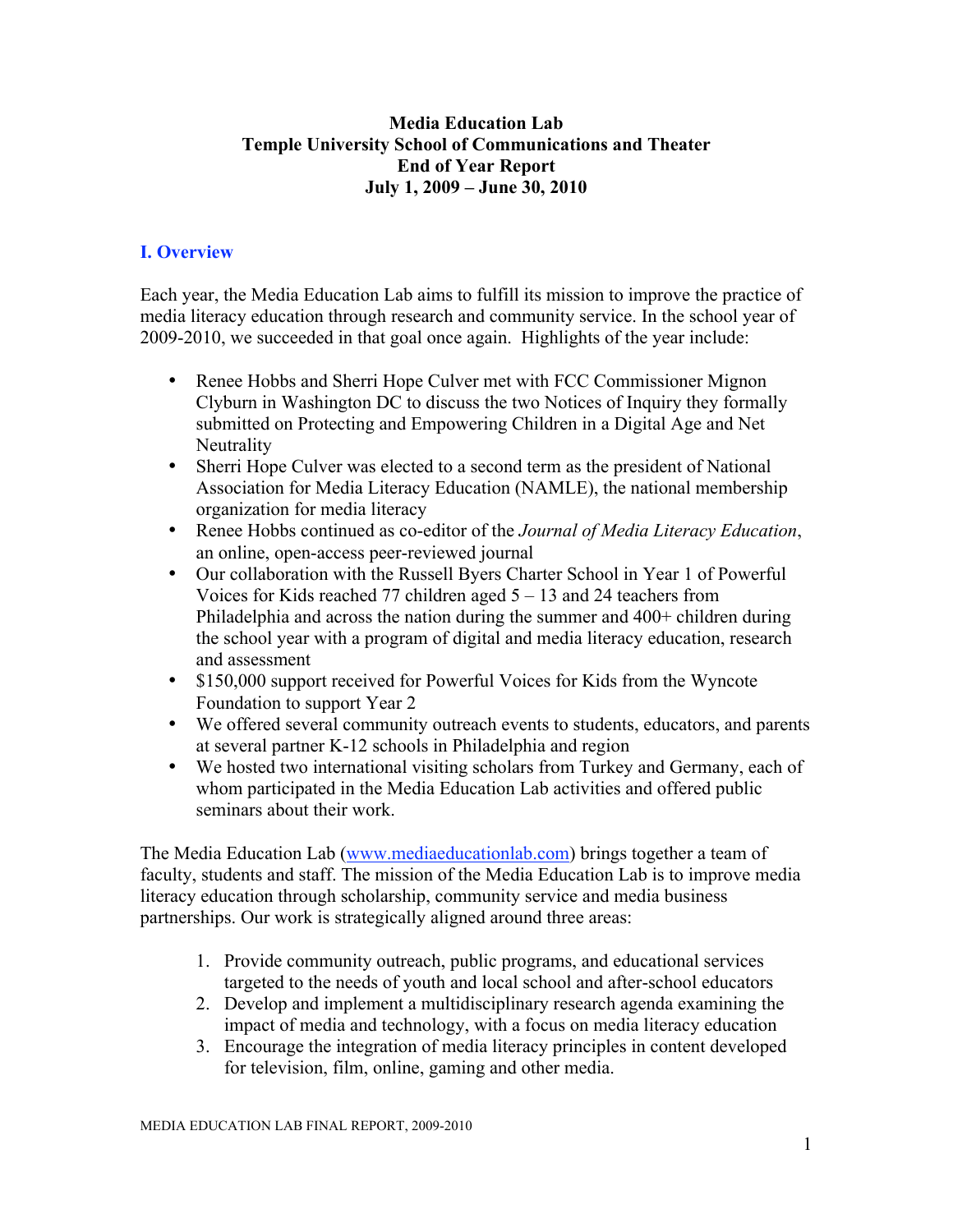This report outlines the members of the team, our income sources, and our major accomplishments in these areas:

- Policy Initiatives
- Multimedia Curriculum Development
- Grant Funded Projects
- Public and Community Outreach
- Research and Scholarship
- Media Business Relationships
- Awards and Recognition
- Publications and Presentations

## **II. Members of the Media Education Lab Team**

Faculty

Renee Hobbs, Founder (Department of Broadcasting, Telecommunication and Mass Media)

Sherri Hope Culver, Director (Department of Broadcasting, Telecommunication and Mass Media)

Staff: Kate Spiller, Research Assistant John Landis, Office Manager

Affiliated Faculty: Kristin Hokanson, Upper Merion High School Joyce Valenza, Springfield Township High School

International Visiting Scholars: Ibrahim Bilici, Ercicyes University, Turkey Dr. Silke Grafe, Lecturer, University of Paderborn, Germany

Graduate Students:

Aggie Ebrahimi (Film and Media Arts MFA Program) Nuala Cabral (Broadcasting, Telecommunication and Mass Media MA Program) Kelly Mendoza (Mass Media and Communication PhD. Program) David Moore (Film and Media Arts MFA Program) Michael RobbGrieco (Mass Media and Communication PhD. Program) Tina Peterson (Mass Media and Communication PhD. Program) Jiwon Yoon (Mass Media and Communication PhD. Program) Tanya Jackson (Broadcasting, Telecommunication and Mass Media MA Program)

Active Volunteers Among Recent SCT Graduates: Nicole Warncke LaShon Fryer Henry Cohn-Geltner

MEDIA EDUCATION LAB FINAL REPORT, 2009-2010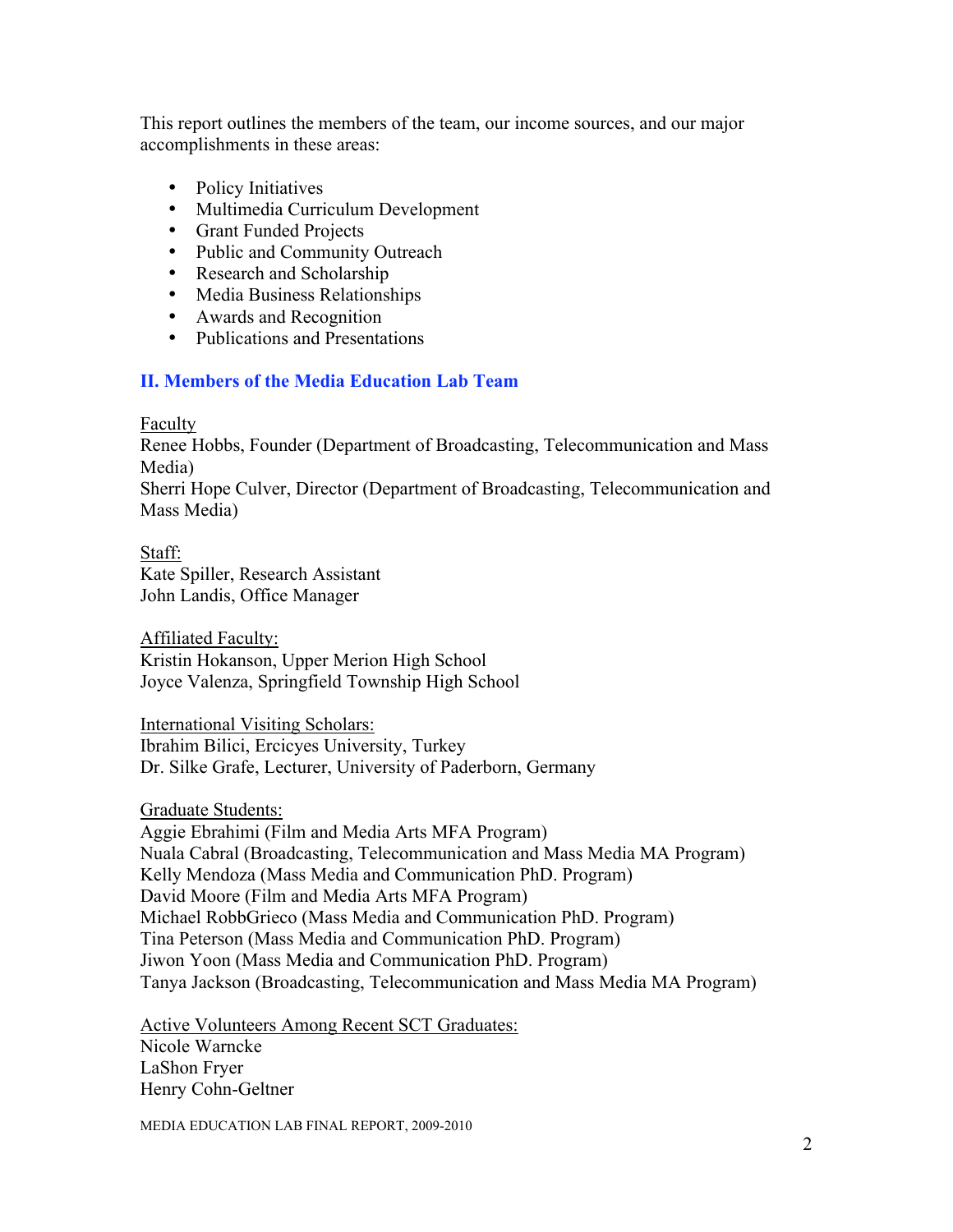Please note: The environment of the Media Education Lab, with multiple projects and opportunities for collaboration, relies on the support of both graduate and undergraduate students for many of the projects and activities described below.

## **III. Income: Grants, Gifts and Earned Income**

We received a total of \$150,000 in new income sources during the 2009-2010 school year.

2010. Wyncote Foundation. Otto Haas Trust. Received \$150,000 to support the Powerful Voices for Kids program.

Under private consulting projects, Renee Hobbs received funding from Common Sense Media and WGBH Frontline.

## **IV. Policy Initiatives**

Media literacy continues to grow as an issue of national interest and we responded to two major opportunities to lay out the issues in a formal response to inquiry from the Federal Communications Commission (FCC), who requested comment on issues relevant to the media literacy community. Renee Hobbs, Sherri Hope Culver and Kelly Mendoza responded to "Empowering Parents and Protecting Children in an Evolving Media Landscape," a notice of inquiry. We noticed that their language tended to use the term media literacy in a confusing and blurry way and composed a 15-page brief on media literacy education as a means to address both protection and empowerment.

With support from the from the Glushko-Samuelson Intellectual Property Law Clinic at American University's Washington College of Law, we also responded with a comment about the six proposed rules advanced to support nondiscrimination and transparency for the Internet. These rules are necessary for students and educators to take full advantage of innovative educational practices of media literacy for a digital age. Media literacy educators and the larger digital education community needs access to a wide variety of online content, which broadband service providers are currently able to block or filter. We need to transmit and access content such as videos, speeches and photos, which require large amounts of bandwidth. The only way to protect educational interests online is to prohibit content-based discrimination. Both our comments are online at the FCC website.

Our active response to the FCC merited a discussion with Mignon Clyburn, the first female African-American FCC commissioner, who met with us on March 2, 2010.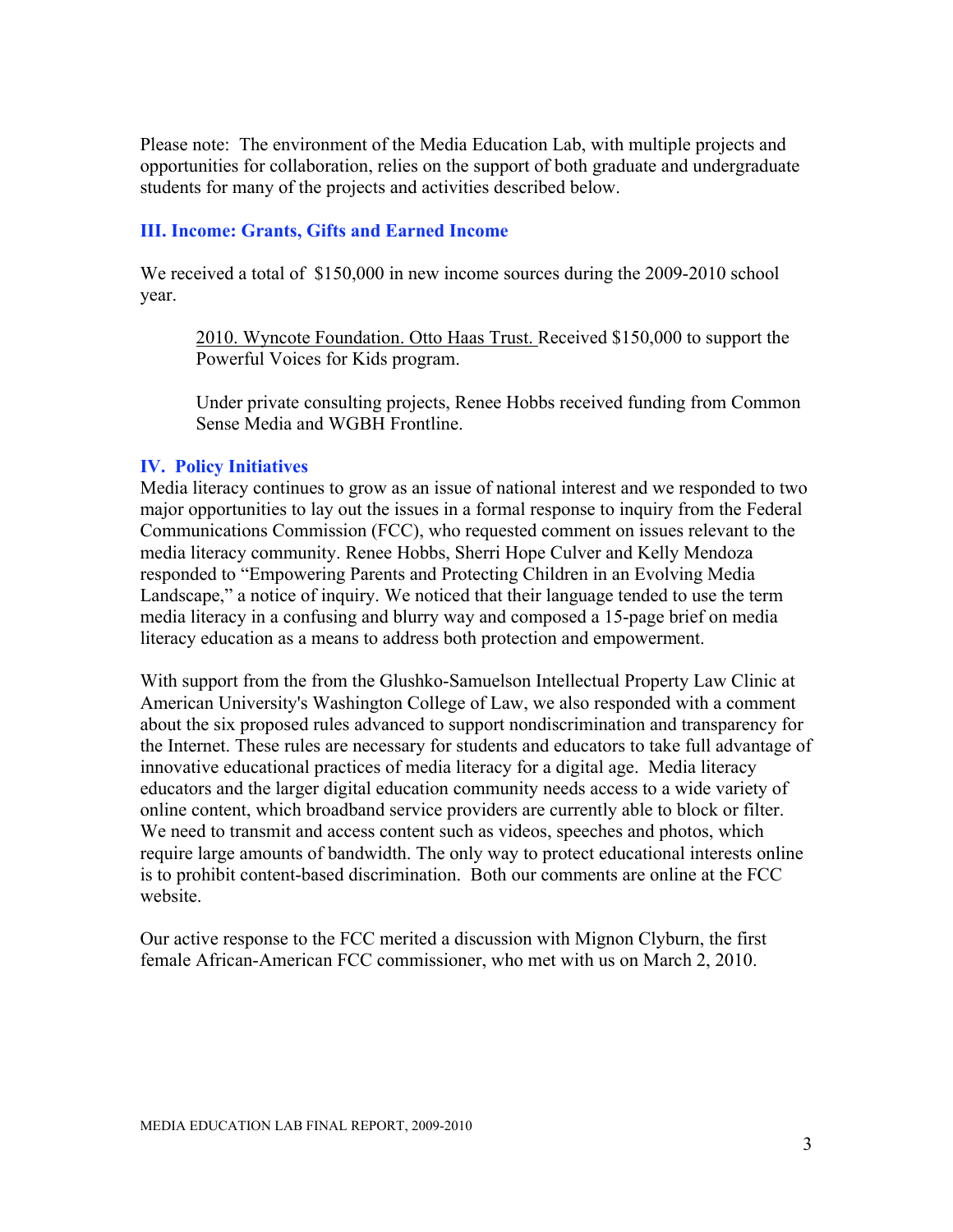## **V. Multimedia Creative Work**

### **Common Sense Media Digital Citizenship Curriculum**

Working with Common Sense Media on a new Digital Citizenship curriculum, Kelly Mendoza and Renee Hobbs outlined six units of instruction for middle-school students and developed one unit, "Connected Culture." The unit includes three sections: 1) Communication Online, 2) Cyberethics, and 3) Online Communities. In Communication Online, students are introduced to the impact of digital communication in everyday life, the codes and conventions of online communication, and reflect on different people's attitudes about communicating with others online. In Cyberethics, students learn about cyberbullying, evaluate various points of view of those involved, reflect on responsibility and ethics, and identify solutions to cyberbullying. In Online Communities, students grapple with intentional or unintentional effects of online communication with others, identify characteristics of helpful or hurtful online communities, and reflect on their important role in helping build positive online communities. The program will roll out nationally in August 2010 and will be received by 7,000 schools across the nation. Educators can access the curriculum for free. Available: http://www.commonsensemedia.org/digital-citizenship/6-8

### **Digital Workshops for Digital Nation**

Renee Hobbs created an online multimedia curriculum as a companion to the WGBH Frontline program, "Digital Nation," which aired nationally on more than 200 PBS affiliates in February, 2010. Three Temple University graduate students also contributed to the project: Jiwon Yoon, Henry Cohn-Geltner, and Kelly Mendoza. The program includes polls, quizzes and interactive features designed to increase people's understanding of the complex dimensions of contemporary life in a digital age. Units focus on: Digital Parenting; 21<sup>st</sup> Century Schools; Attention, Multitasking and Addiction; and Learning in Virtual Worlds. Available:

http://www.pbs.org/wgbh/pages/frontline/digitalnation/resources/

### **VI. Grant Funded Projects**

#### **Powerful Voices for Kids**

With \$50,000 in support from the Verizon Foundation, we implemented Powerful Voices for Kids during the month of July, 2009. We offered a **summer program** of instruction to 77 children aged  $5 - 12$  for 20 days, for a total of 80 hours of instructional time per student. Graduate, undergraduate and recent SCT graduates participated in the program as instructors, developing curriculum and implementing hands-on media production work with children. Children made over 140 videos which were uploaded to YouTube, created simple videogame interactives, and created simple websites using wiki software. They analyzed news, visited a local TV station, learned about advertising, and debates current events, including the death of Michael Jackson, the domestic violence case involving Chris Brown and Rhianna, and the Valley Pool incident regarding African-American children at a local private swim club. During the academic school year 2009-2010, a member of the Media Education Lab, John Landis, worked three days per week at RBCS offering **in-school mentoring and support** to educators who initiated more than a dozen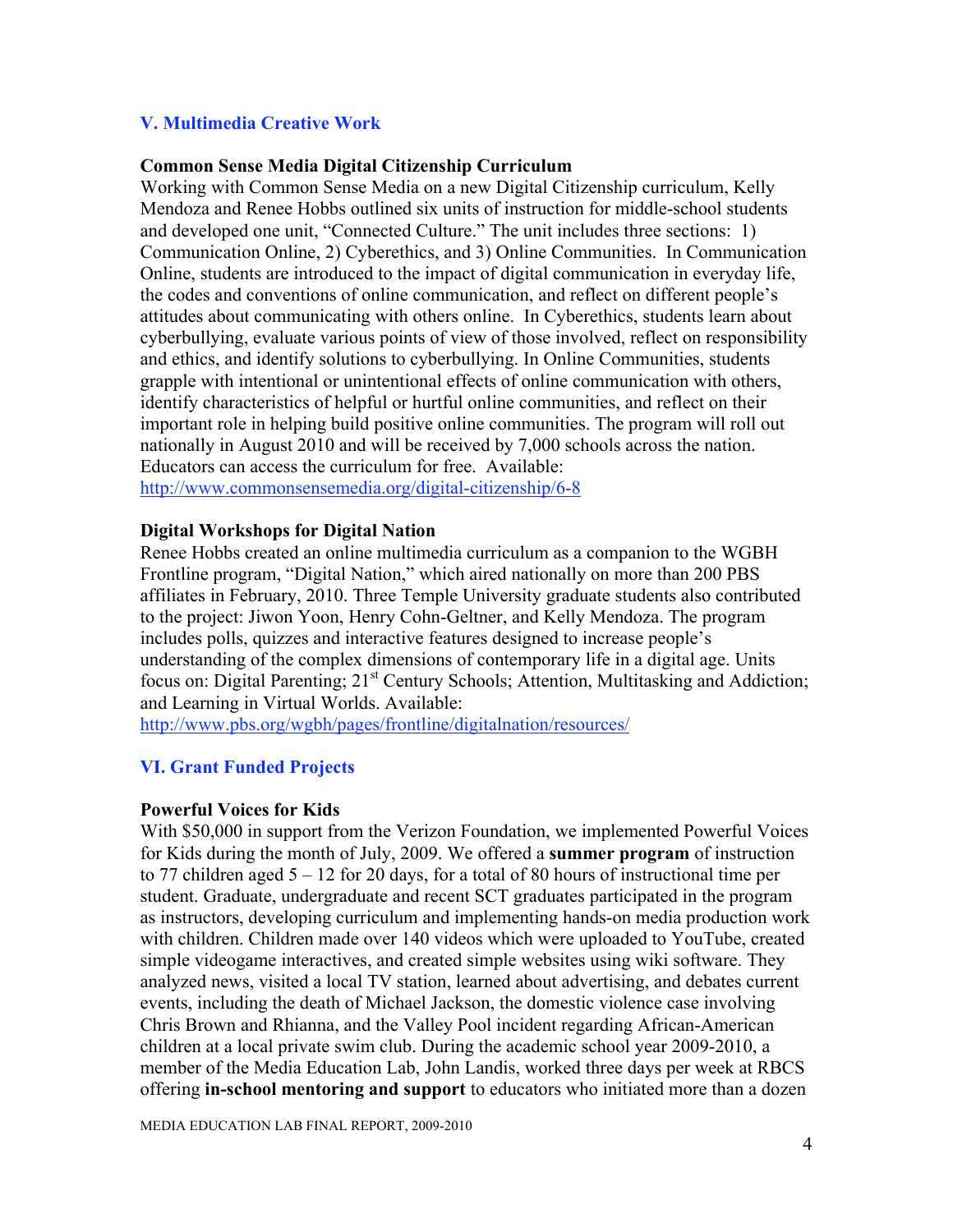media production projects aligned with their curriculum as a result of participation in the Summer Institute.

## **Powerful Voices for Kids Summer Institute for Educators**

We offered a **professional development program** for 24 educators from Philadelphia and around the country on July  $5 - 9$ , 2009. We received support from the National Writing Project to bring 9 teachers from their network to participate in the program. The program offered 32 hours of instructional time on the theory and pedagogy of media literacy education, with opportunities for teachers to observe classroom practice during the Powerful Voices for Kids program. We also implemented a **research agenda**, developing vignettes of student learning, examining the development of children's understanding of authorship and genre using a Q-sort methodology, and assessing student and teacher satisfaction with the program.

# **VII. Public and Community Outreach Programs**

## **Visiting Scholar Program**

We hosted two international scholars during the 2009-2010 academic year. Each stayed in Philadelphia for three weeks or more and offered a seminar to graduate students about their work. Ibrahim Bilici is a PhD student at the University of Ercicyes in Turkey who is writing his dissertation about media literacy education in the United States. Dr. Silke Grafe is a lecturer in education at the University of Paderborn in Germany, where she has completed a book on media literacy education in the United States.

# **Media Smart Seminar: "Getting Media Literate About Network Promotion" Kent Rees, Senior Vice-President Marketing, Independent Film Channel (IFC) November 19, 2009**

This presentation took attendees behind the scenes for an insider's look at the development of the branding and marketing campaigns for this national cable network. Kent also discussed the evolution and implementation of IFC's Make Media Matter project, an interactive forum for fostering a deeper understanding of the vital role media plays in our lives, society and world. The project brought together journalists, media executives and university expertise to create a place to challenge, prepare, inspire and empower audiences to consume and create media in more meaningful ways.

# **The Power of Youth Voice: A Forum in Philadelphia**

The Media Education Lab played an important organizational role in developing a special event on November 18, 2009, in a public forum supported by MacArthur and organized by the Woodrow Wilson National Fellowship Foundation and the National Writing Project. Experts shared their research and experiences using digital media during a recent forum in Philadelphia. Experts shared their research and experiences using digital media outside the classroom during a recent forum in Philadelphia.

MEDIA EDUCATION LAB FINAL REPORT, 2009-2010

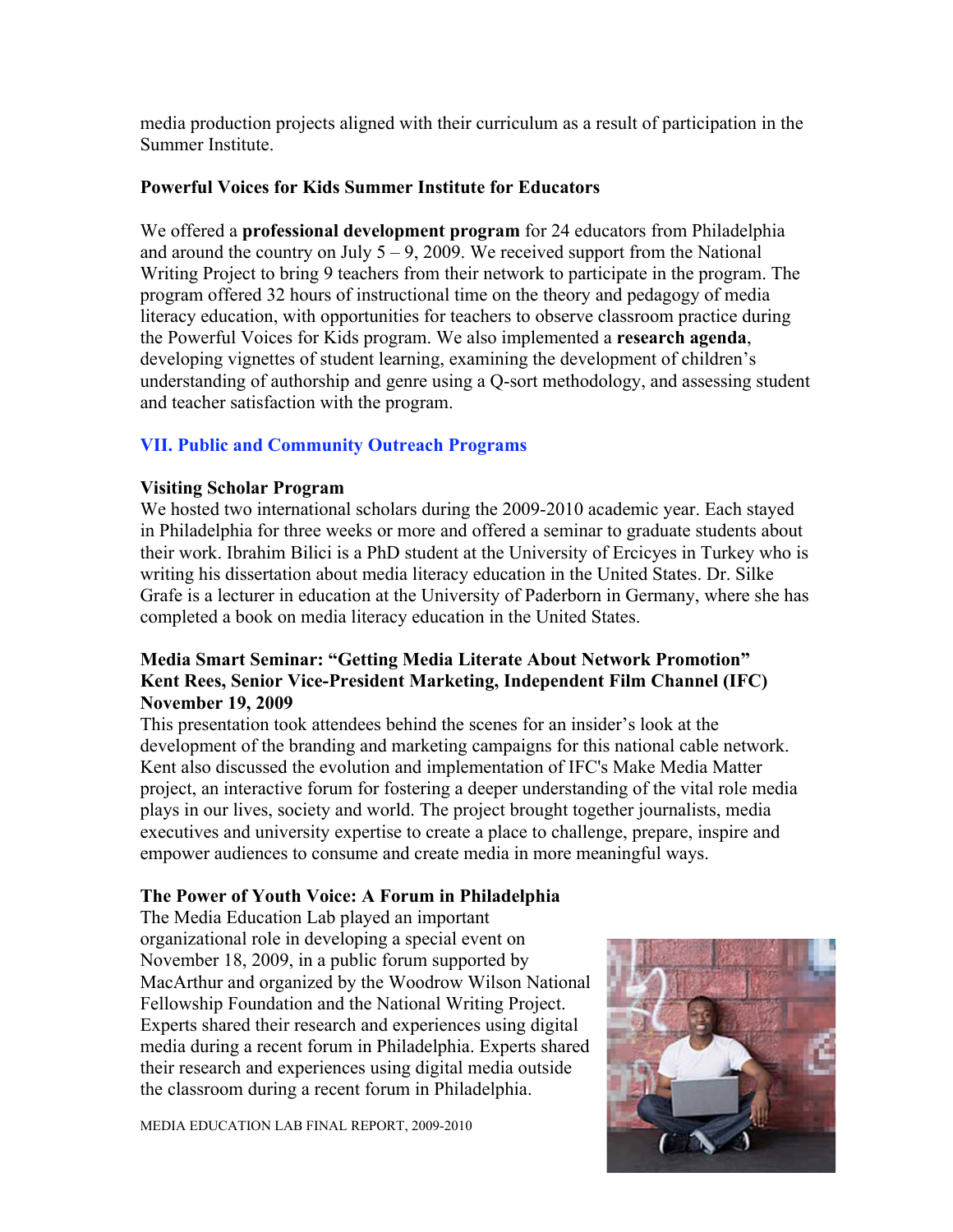Panelists included Renee Hobbs, Founder, Media Education Lab, Temple University; Nichole Pinkard, Founder, Digital Youth Network and DePaul University professor; Elyse Eidman-Aadahl, Director, National Programs, National Writing Project; and moderator Connie Yowell, MacArthur's Director of Education.

# **Russell Byers Charter School "Family Videogame Nights"**

We offered two family evening workshops at the Russell Byers Charter School on May 6 and May 20, 2010. This program, "Family Videogame Night," included parents and children playing and talking about videogames. The program provided an opportunity to develop parent-child communication skills about the media and technology use habits of children in the school.

# **The Arts Academy at Benjamin Rush High School**

We hosted 20 students and teachers at a day-long event on Friday, April 30. Students received a media literacy lesson from Renee Hobbs, toured Temple's Main Campus, and visited the studios of WRTI. Graduate students Nuala Cabral, Tanya Jackson played a vital role in the success of this initiative.

# **Phoenixville Middle School**

We hosted 80 students, teachers and the principal of Phoenixville Middle School at a day-long event on May 24, 2010. Students received a media literacy lesson from a team of graduate and undergraduate students, toured Temple's Main Campus, and visited the studios of WRTI.

# **State College School District, State College PA**

Renee Hobbs offered a full-day workshop on copyright and fair use to the technology and library media staff of the school district on April 1, 2010. The program is fully documented at the Media Education Lab website, including Powerpoint slides, handouts and video materials.

# **Media Literacy and Substance Abuse Prevention, 3rd Annual Conference.**

Renee Hobbs offered a two-day conference to 60 educators from across Pennsylvania from states including New Hampshire, New York and Michigan attended the Drug Free

Pennsylvania's third annual media literacy conference, March 25 -26, 2010. Renee Hobbs joined with Dr. Brian Primack from the University of Pittsburgh Medical School and Dr. Jean Kilbourne to provide educators and other professionals with an understanding of the core concepts of media literacy to help teach kids how to make healthy lifestyle decisions regarding substance abuse. Participants received *The Media Straight Up! Critical Thinking Skills for Pennsylvania's Youth* curriculum guide, developed by Renee **Hobbs** 

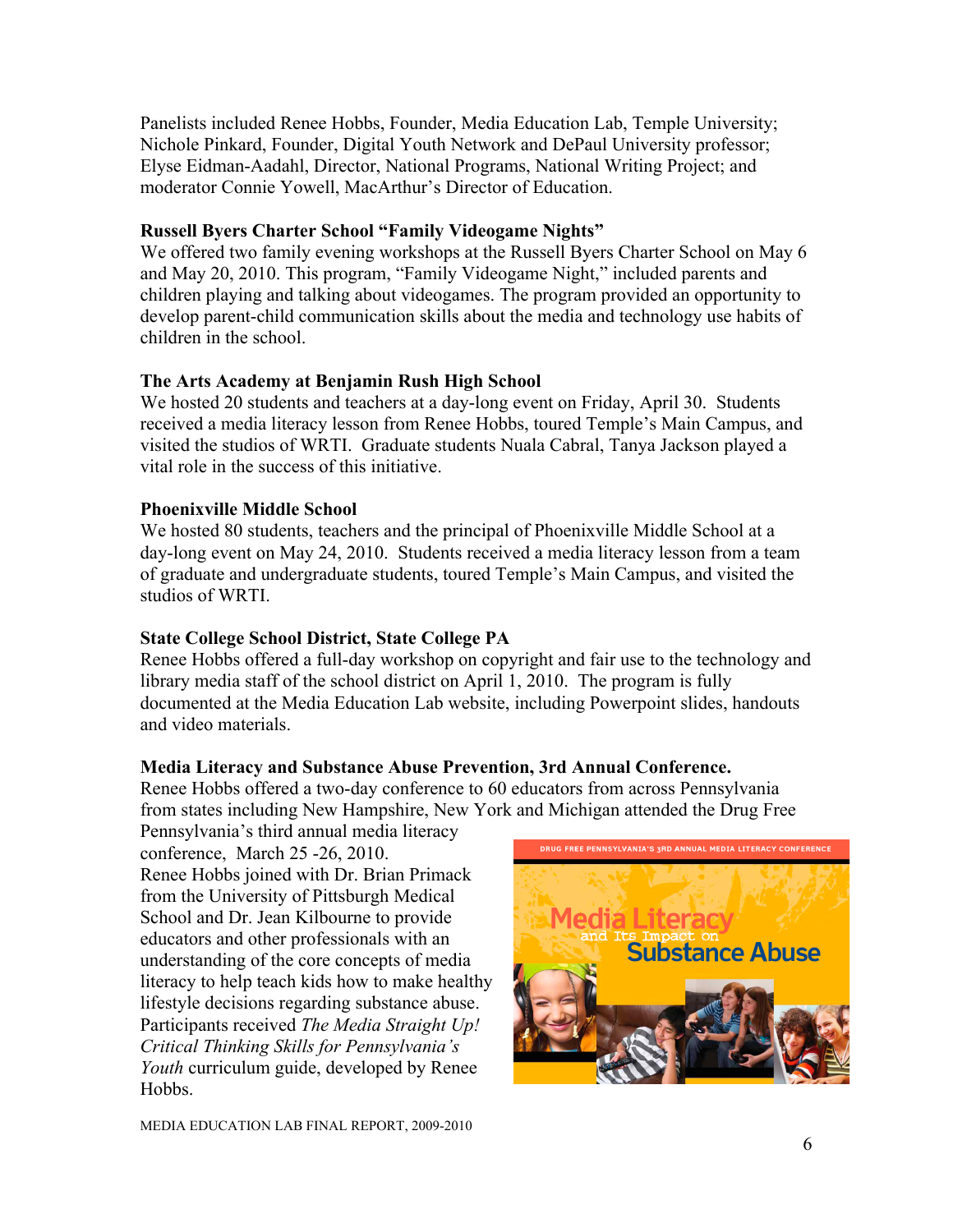## **VIII. Media Business Relationships**

Renee Hobbs and Kelly Mendoza were invited to the National Cable Telecommunication Association on November 13, 2009 to help the cable television industry develop a strategy for leadership in media literacy education. Sherri Hope Culver began work with public television stations RSU Public Media (Oklahoma) and Mountain Lake PBS (New York) on strategic planning. Through research, professional staff development and facilitated discussion, Sherri is working with their staff to draft a three-year strategic plan to guide their on-air and online content.

## **IX. Awards and Recognition**

Mendoza, Kelly. (2009). Outstanding Volunteer Award. National Association for Media Literacy Education. Presented at the NAMLE conference August 1-4, 2009, Detroit, MI.

### **X. Publications and Presentations**

*A list of publications and presentations completed in 2009-2010.*

## **FACULTY PUBLICATIONS**

#### **Books**

Hobbs, Renee (2010). *Copyright Clarity: How Fair Use Supports Digital Learning*  (Corwin/Sage).

#### **Chapters in Edited Books**

Hobbs, R. (2008). Debates and challenges facing new literacies in the  $21<sup>st</sup>$  century. In Sonia Livingstone and Kristin Drotner (Eds.), *International Handbook of Children, Media and Culture.* London: Sage(pp. 431 – 447).

#### **Peer-Reviewed Journals**

Hobbs, R., Jaszi, P. and Aufderheide, P. (2009). How media literacy educators reclaimed copyright and fair use*. International Journal of Learning and Media 1*(3): 33 – 48.

Hobbs, R. & Jensen, A. (2009). The past, present and future of media literacy education. *Journal of Media Literacy Education 1*(1), 1 -11.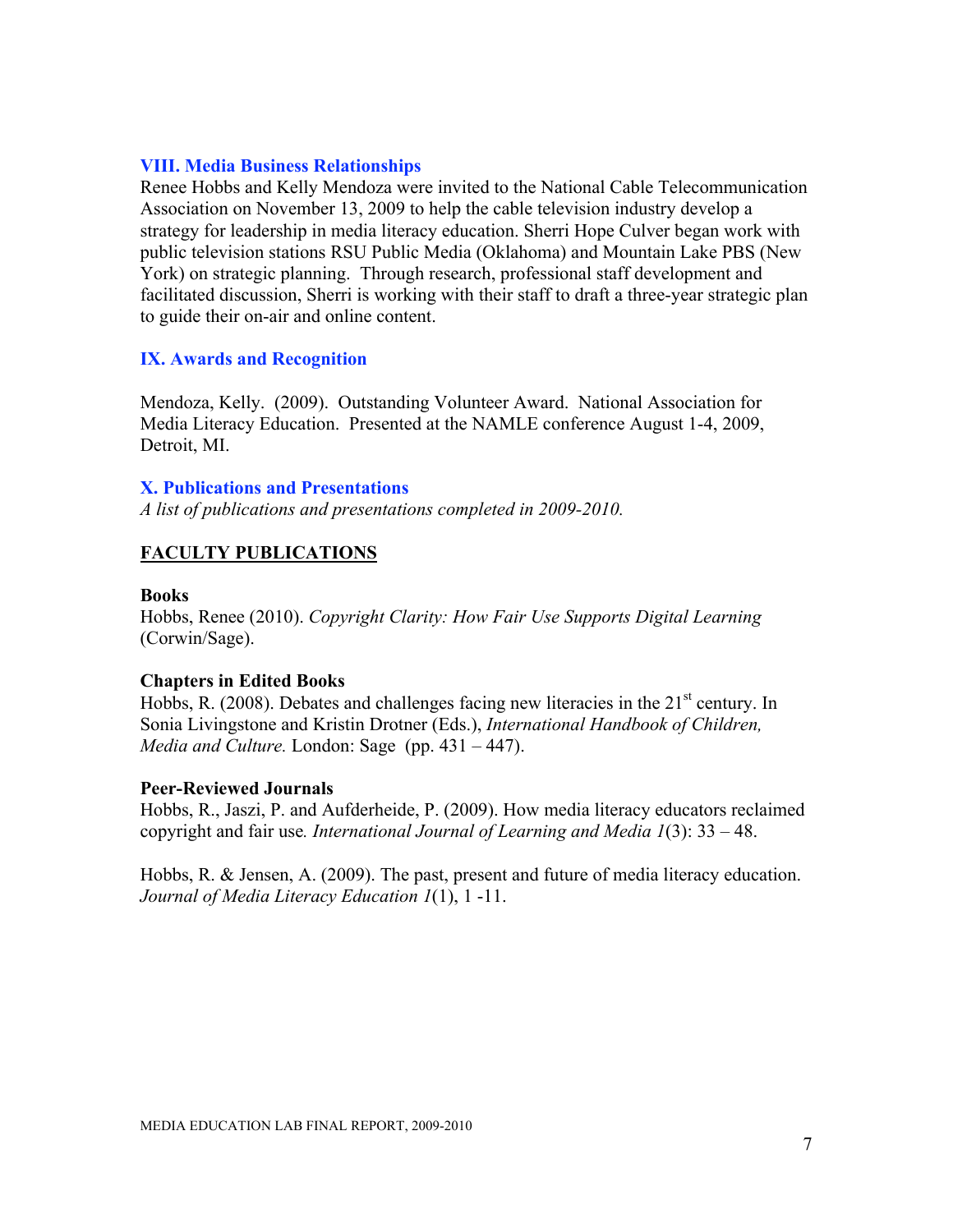## **FACULTY PRESENTATIONS:**

### **Sherri Hope Culver**

## **International Events**

Lecture: "Media Literacy in the USA", World Summit on Media for Children, Karlstad, Sweden, June 15, 2009.

Panel presentation: "National Media Literacy Organizations: What are the National Social Outcomes of Media Literacy and How to organize for this? World Summit on Media for Children, Karlstad, Sweden, June 15, 2009.

Panel Presentation: "Implementation and evaluation of Media Literacy in the classroom," World Summit on Media for Children, Karlstad, Sweden, June 15, 2009

### **Keynote Address**

"President's Address", National Association for Media Literacy Education conference, August 2, 2009.

### **Panel Presentations**

"Informing Communities: Sustaining Democracy in the Digital Age," Knight Commission Report. Philadelphia, PA. October 2, 2009.

"Ideation and Creation for Children's Preschool Media," Fred Rogers Conference on Creative Curiosity, New Media, and Learning. St. Vincent's College, PA. March 22-23, 2010.

"Media Gallery," International Society for Technology in Education Conference, November 20, 2009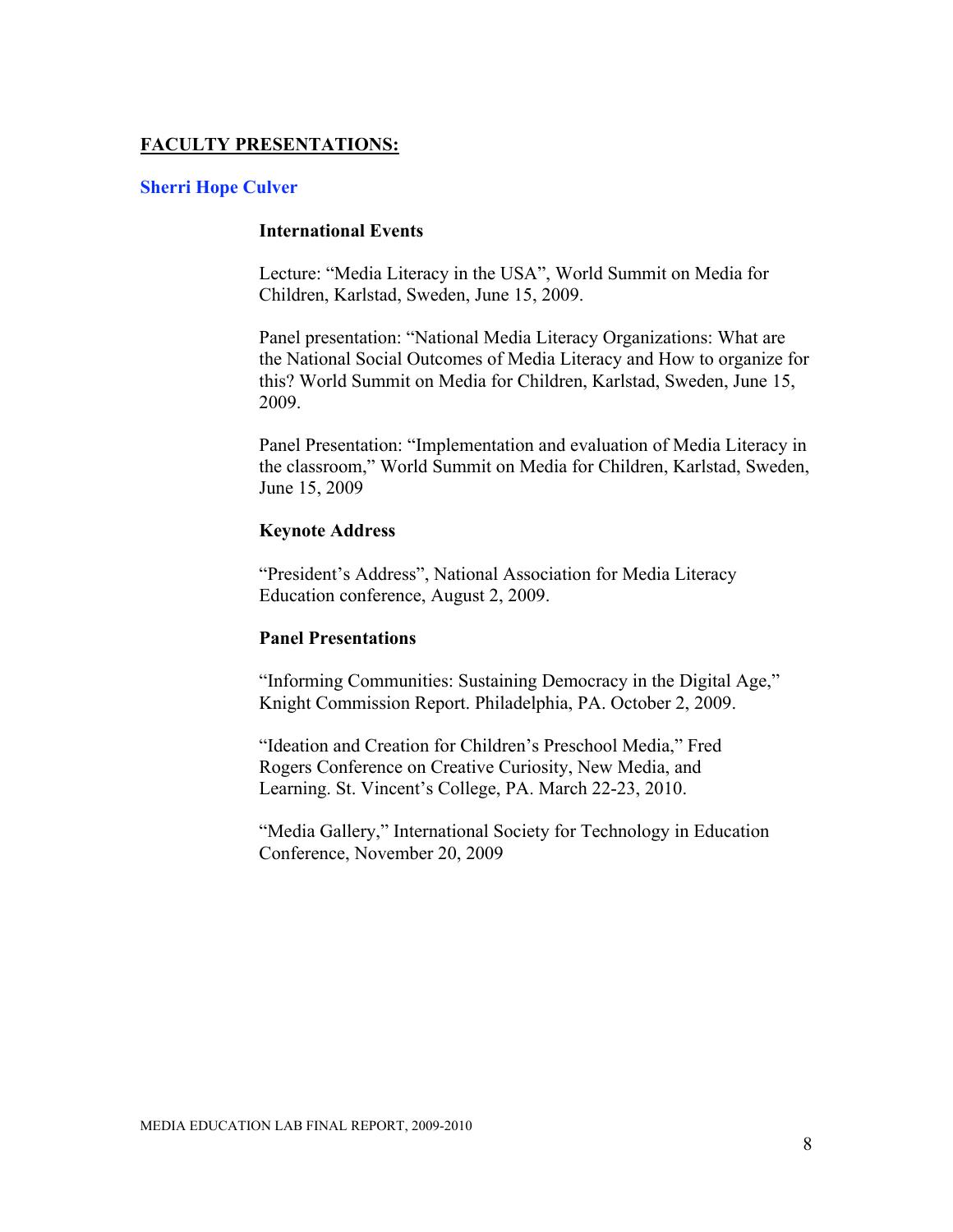## **Renee Hobbs**

### **International Presentations**

"Media, Citizenship and Human Rights," Second European Congress of Media Education, Bellaria, Italy, October 21 – 24, 2009.

"Keynote Address: Empowerment and Protection: Two Sides of a Coin," World Summit on Children, Media and Youth, Karlstad, Sweden, June 14, 2010.

"Communication and Digital Culture: Teaching About/With Fair Use," Popular Culture/American Culture Association conference, St. Louis, MO, April 2, 2010.

#### **Scholarly Paper Presentations**

"In and Out of the Box: Elementary Rural, Urban and Minority Children's Engagement with Digital Media for Learning about the World," Digital Media and Learning Conference, La Jolla, CA, February 19, 2010.

"Fair Use: Perspectives on Copyright and Fair Use for Digital Learning," Digital Media and Learning Conference, La Jolla, CA, February 19, 2010.

"Erasing Copyright Confusion," National Council of Teachers of English (NCTE) conference, Philadelphia PA. November 22, 2009.

"Copyright Clarity for Multimedia Composition," presentation at the National Writing Project Annual Meeting, Philadelphia PA, November 18, 2009.

### **Keynote Address**

Keynote Address: "Yes, You Can! Use the Power of Fair Use for Media Literacy Education," Media Literacy Week, St. Louis, MO, October 9, 2009.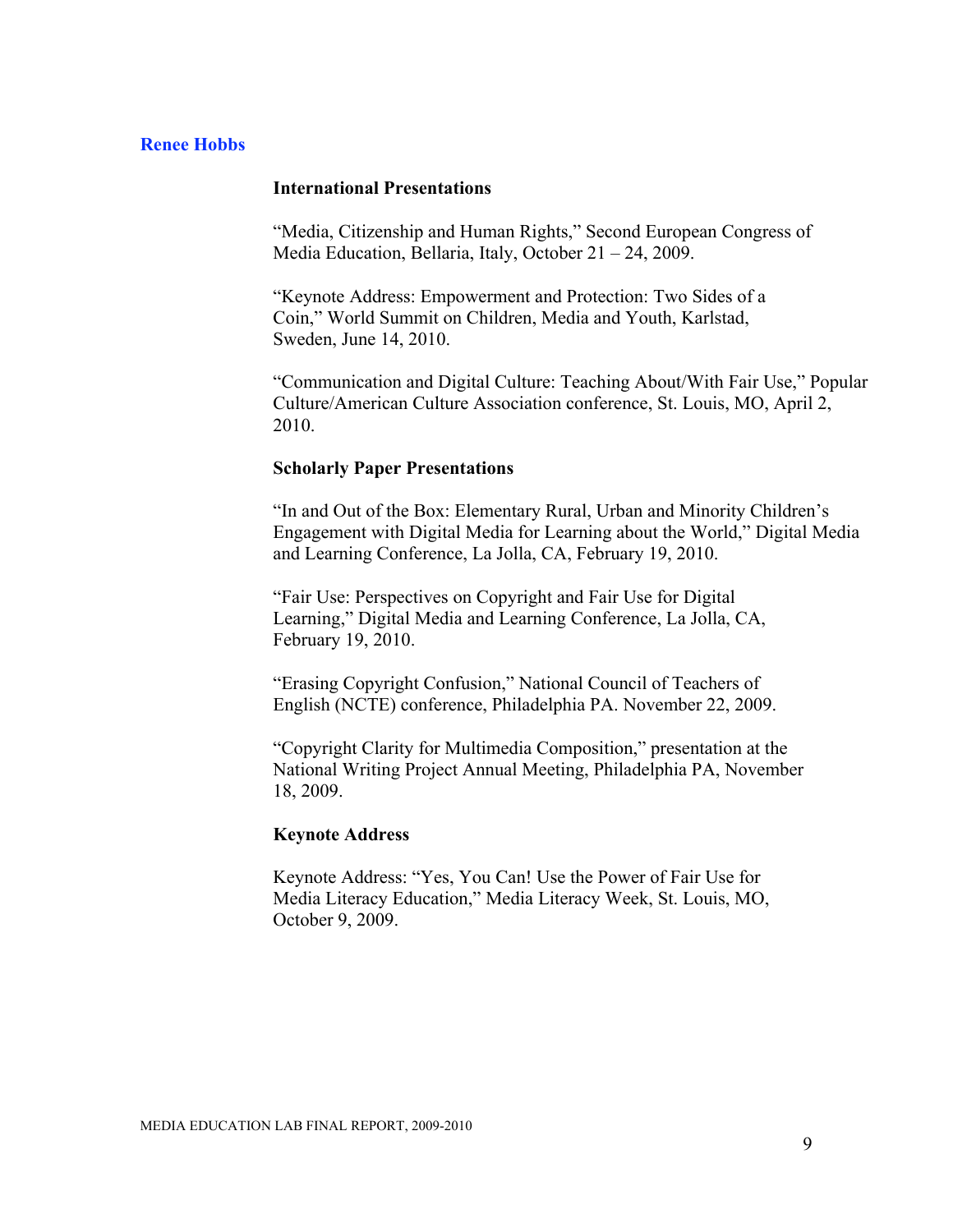## **Day-Long Workshops**

"Introduction to Digital Citizenship," Day-long workshop for K-12 educators, State College School District, State College, PA. April 1, 2010.

"Media Literacy and Technology Integration," Day-long workshop with faculty of the Montgomery School, Chester Springs, PA, November 3, 2009.

"Conquering Copyright Confusion," half-day workshop presented at the Pennsylvania Communication Association, Latrobe, PA, October 13. 2009.

#### **Invited Lectures and Speeches**

"Copyright and Fair Use: What Every Library Media Specialist Needs to Know," Pennsylvania School Library Association, State College, PA, April 15, 2010.

"Renee Hobbs on Copyright, Fair Use and Digital Learning," Paley Library, Temple University, April 13, 2010.

"Copyright Clarity: How Fair Use Supports Digital Learning," Florida International University conference, Miami, FL. April 9, 2010.

### **Panel Presentations**

Panel Member, "The Power of Youth Voice: What Kids Learn When They Create Digital Media," Public forum sponsored by the Woodrow Wilson Foundation, the National Writing Project and the MacArthur Foundation, Philadelphia PA, November 18, 2009.

Panel member, "Challenges of Successful Entrepreneurship in an Internet Age," Global Creative Economy Convergence Summit, Philadelphia, PA. October 6, 2009